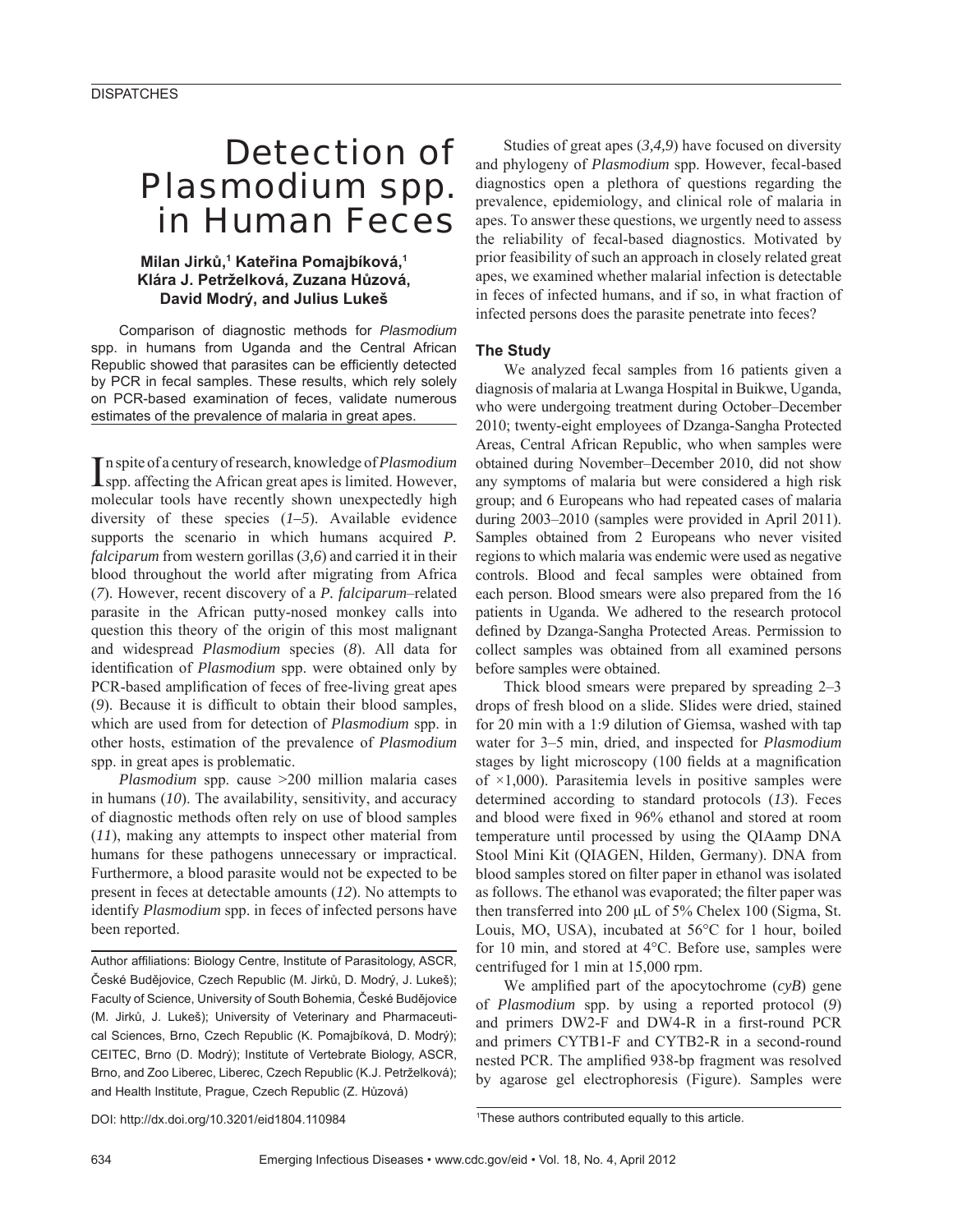

Figure. Top, agarose gel electrophoresis of nested PCR products of human fecal samples amplified with primers (pairs DW2-F + DW2-R and CYTB1-F + CYTB2-R) and stained with ethidium bromide. Bottom, autoradiograph of a Southern blot of the same gel. α-32P-ATP–labeled acytochrome B gene of *Plasmodium falciparum* was used as a probe. Lanes 1–6, samples from humans with malaria (the infection sample in lane 6 is weak); lane 2, spurious amplicon; lane 7, sample from an uninfected person; lane M, 1-kb molecular mass (Invitrogen, Carlsbad, CA, USA).

subsequently blotted onto membranes and hybridized with the same PCR product labeled by random priming with 32P-dATP (ICN, Costa Mesa, CA, USA). The membrane was hybridized at  $65^{\circ}$ C overnight and washed  $3\times$  in SSC (0.15 M NaCl, 0.015 M sodium citrate, 0.1% sodium dodecyl sulfate) at 65°C (20 min/wash), and analyzed by using a phosphoimager. The *cyB* gene of *P. falciparum* was used as a positive control.

We analyzed fecal and blood samples obtained from persons in Uganda and determined their suitability for identification of *Plasmodium* spp. Parasites in various

stages were detected in 13 blood smears (Table); all were identified as *P. falciparum*. PCR amplified a band of expected size from blood of 15 persons, and a weak band was consistently obtained from 6 samples. Amplification of *Plasmodium cyB* from feces of these patients was equally efficient; only 2 negative samples were identified (Table). A good correlation was observed between intensity of PCR products obtained from blood and feces, indicating that low parasitemia levels result in poor amplification regardless of the biological material used.

PCR products for 2 fecal samples were then subjected to Southern blotting, which in 1 of 2 negative samples detected the cyB amplicon, which was not visible on an agarose gel (Figure). This method also confirmed that 1 band of slightly different mobility was a spurious amplicon (Figure). Therefore, with 1 exception, samples from 15 persons with *Plasmodium*–spp. positive blood samples contained *Plasmodium* DNA in their feces. Ten amplicons were sequenced and confirmed as being from *P. falciparum*.

We compared the capacity of blood and feces from persons clinically asymptomatic for malaria from the Central African Republic to amplify *cyB*. Blood and fecal samples from 5 of 28 persons showed bands of expected size, indicating asymptomatic or chronic malaria. Samples with positive and negative PCR results were also subjected to Southern blotting, which confirmed these results. In this dataset, the ability of blood and feces to accurately diagnose malaria was equal. All blood and fecal samples obtained from the 8 Europeans showed negative PCR results.

#### **Conclusions**

We have shown that similar to apes, infected humans shed a detectable amount of *P. falciparum* in their feces, which correlates with results obtained by PCR. Southern blotting slightly enhanced the sensitivity of the PCR,

| Table. Comparative analysis of diagnostic methods for Plasmodium spp. with different biologic material from humans, Africa* |                             |                  |                      |                     |
|-----------------------------------------------------------------------------------------------------------------------------|-----------------------------|------------------|----------------------|---------------------|
| Sample origin, no.                                                                                                          | Blood smear parasitemia (%) | <b>Blood PCR</b> | Fecal PCR            | Fecal Southern blot |
| Buikwe, Uganda                                                                                                              |                             |                  |                      |                     |
| T2767/11                                                                                                                    | $+ (0.31)$                  |                  |                      |                     |
| T2768/11                                                                                                                    | $+ (0.10)$                  |                  |                      |                     |
| T2770/11                                                                                                                    | $+ (0.11)$                  | $+$ (w)          |                      |                     |
| T2774/11                                                                                                                    | $+ (0.5)$                   |                  |                      |                     |
| T2775/11                                                                                                                    | $+ (0.90)$                  |                  |                      |                     |
| T2776/11                                                                                                                    | $+ (0.16)$                  |                  |                      |                     |
| T2777/11                                                                                                                    | $+ (0.24)$                  |                  |                      |                     |
| T2779/11                                                                                                                    | $+ (0.40)$                  | $+$ (w)          |                      |                     |
| T2781/11                                                                                                                    | $+ (0.65)$                  |                  |                      |                     |
| T2785/11                                                                                                                    | $+ (2.10)$                  |                  |                      |                     |
| T2786/11                                                                                                                    | $+ (0.18)$                  |                  |                      |                     |
| T2772/11                                                                                                                    | $+ (1.2)$                   |                  |                      |                     |
| T2778/11                                                                                                                    | $+ (0.36)$                  |                  |                      |                     |
| T2778/11                                                                                                                    |                             | $+$ (W)          |                      |                     |
| T2782/11                                                                                                                    |                             | $+$ (W)          |                      |                     |
| T2780/11                                                                                                                    |                             | $+$ (W)          |                      |                     |
| Bayanga, Central African Republic                                                                                           | NA.                         | $+ (6)$          | $+ (6)$ <sup>+</sup> | $+ (6)$             |

\*+, positive; w, weak band; –, negative; NA, not available.

†Samples from 6 persons.